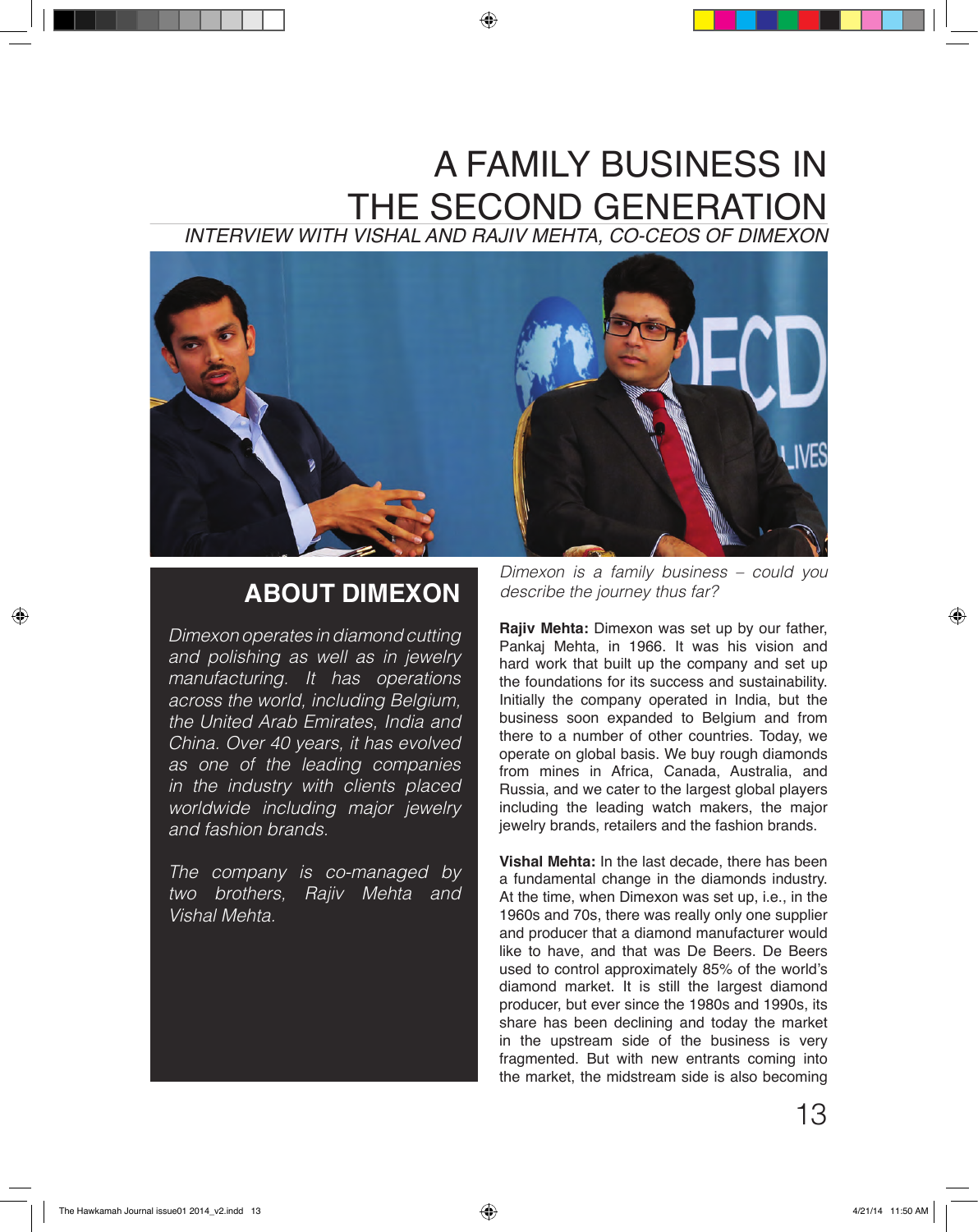more fragmented, and this is where our company operates in. In addition to the changes in the structure of market, the industry has witnessed significant economic volatility.

These developments in the market have forced us to look at ourselves internally. We have had to focus on ensuring that our business remains competitive and sustainable in the long-term for financial and economic reasons, as well as the moral obligations towards the 6,000 people worldwide employed by our business. Not only do we need to focus on the efficiency of our business, but also on other areas such as organizational alignment and governance. We have had to make significant changes in our internal processes and structures to ensure the sustainability of the business.

*You mentioned moral obligations, so let us turn to values, particularly to the values of the family, which often are the basis on which*  a company's governance framework is built *upon. How have the family values been translated into the culture of the organization?*

**Rajiv Mehta:** Our value system stems from our father. He always believed that diamonds are precious products, and when you hand them over to someone, you do so on the basis of trust, because you trust that person. So the value system has trust at the bedrock.

And trust is incredibly important in the diamonds market, where the integrity of the product is of utmost importance. In fact, it is so crucial that diamonds have become the second most regulated product in the world – the first one being uranium. So we are dealing in a stringent, multijurisdictional, regulatory framework, but trust and honesty are the underlying values. Related to this is transparency, and we place much emphasis on transparency. For example, we have decided to report on global basis according to the IFRS, although there is no requirement to do so for a private company like Dimexon. We did so already in 2005/2006. Now, this is something that was virtually unheard of among the companies in the midstream of the diamond industry.

But we feel that these are elements that go a long way with our stakeholders, particularly the banks and other financial institutions, but increasingly also our operational stakeholders such as clients and vendors. It brings about an extra layer of confidence in our business.

I would say that we have been ahead of the curve in our industry. One of our prime partners, De Beers, which is the largest diamond mining company in the world, has 70 customers. In 2013, it started assessing and evaluating its own customer base, not only on their financial strength but also on their reporting standards. We were the only company among the 70 that reported on IFRS. DeBeers is now pushing the remaining 69 to do the same. So we feel that there are obvious business benefits to having strong corporate governance frameworks and practices, which are built upon our values and ethical standards.

*Let us discuss the topic of succession planning, which is typically a great challenge for many family businesses. You - the second generation –have taken over the day-to-day running of the business, while your father still serves as the Chairman. How did you manage the transition?*

**Vishal Mehta:** This is a very interesting topic. The community we come from, the Western part of India, is a highly entrepreneurial community, where we have many successful business men, but many businesses from our community are not always known for their sustainability. And what I think really distinguishes our business from many others is the vision of the founder, our father, in this respect.

Perhaps the best way to describe our transition is through a few anecdotes. When I had been in the company some three years and Rajiv some sixseven years, we started asking our father some difficult questions about the future of the business. Founders are not usually accustomed to receiving such questions, and may make some founders very uncomfortable. But our father responded by turning the question back to us. He challenged us to come up with a plan for the future, present the plan to him, and he told us that if we all agreed with the plan, then we would have the support to implement it.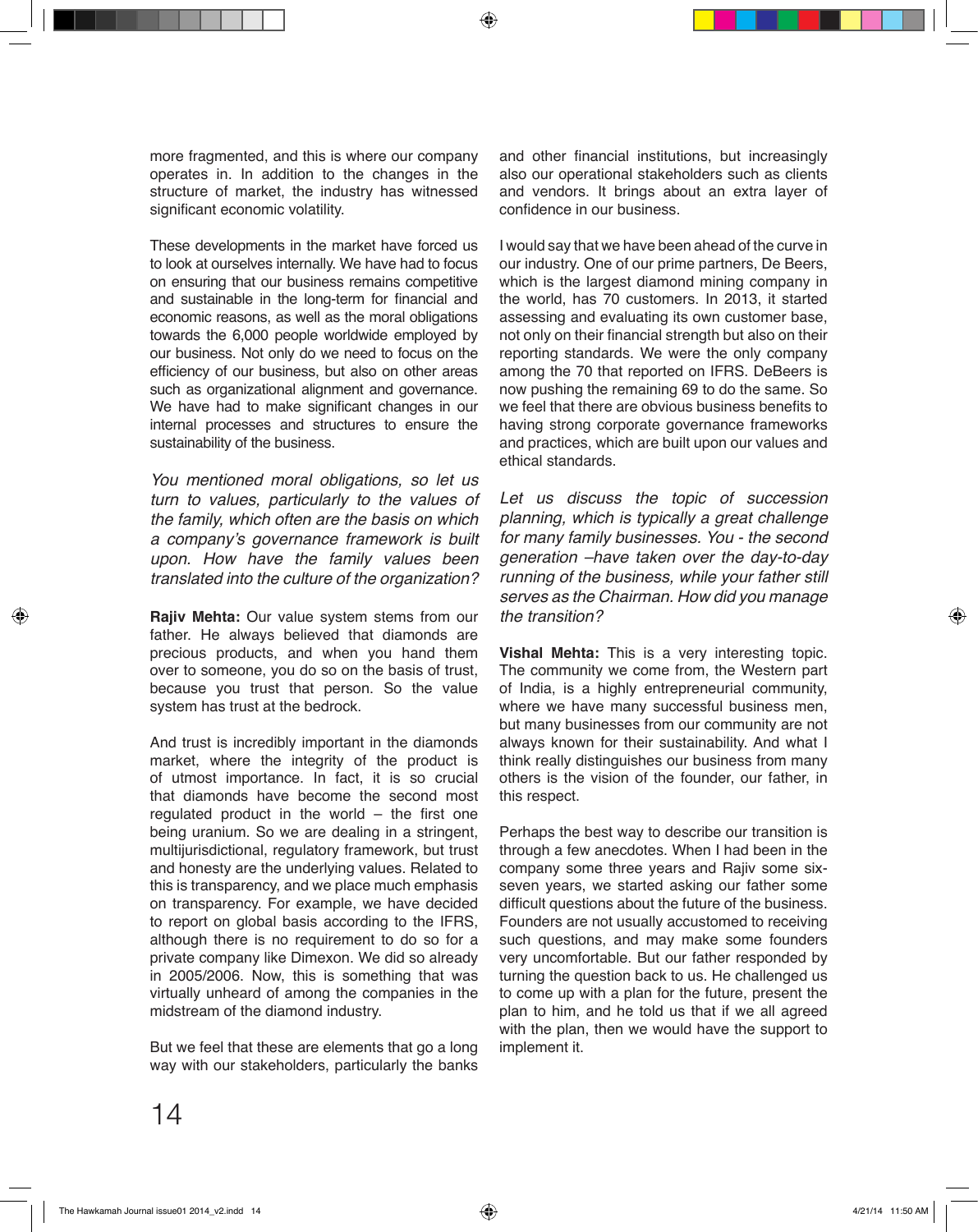So, Rajiv and I then went to the drawing board. At this stage, we also commissioned external consultants to carry out a review of our business. The consultants having looked at our business told us that "You are calling in a doctor when nothing needs fixing". But our aim was not on fixing anything – our aim was to get ready for the future. So we went through the entire vision and strategy exercise, and we got our father's buy-in.

This was really the starting point for the succession process in our company. The failure of succession in family businesses is often attributed to the founder not letting go, and while there is undeniable truth to this, it is a very one sided view. The onus is equally on the second generation to demonstrate to the founder that they have the passion, drive and ability to take on the challenge of running a business.

But both generations need to recognize that time is precious, that time is the rarest commodity that we have. So we need to start taking the necessary steps while things are going well, and also recognize that the steps themselves need time.

So in 2003 we started the transformation process of the business. Corporate governance at the time was a term you did not hear much in the diamond industry, but we started the process piece by piece. We started with the vision of our father, who was very clear that his aim was always to create a company that had long lasting value and longevity. For example, he did not name the company after his name or the family name, which was very common thing to do, particularly in those days in the industry, but he wanted to create a sustainable and perpetual company that is associated with what it stands for.

With this in mind, we embarked upon the transformation process – first on the corporate structure and holding company side but also the process side, establishing information systems, for example. It was really about ensuring that we have the right structure, processes, people, talent, and etc. are in place to support the future growth of the company. And along this process, our own understanding of corporate governance evolved and we recognize very clearly that corporate governance is not a one off exercise. This is why we have continued to improve our governance practices over the years.

**Rajiv Mehta:** This is not always easy. It means that we have to stay focused and disciplined, and that we have to keep on taking specific steps to improve our corporate governance practices. But very early on, we recognized that corporate governance is much more than just audit principles and other control functions, and for us, corporate governance is really about its business benefits it can bring if implemented properly.

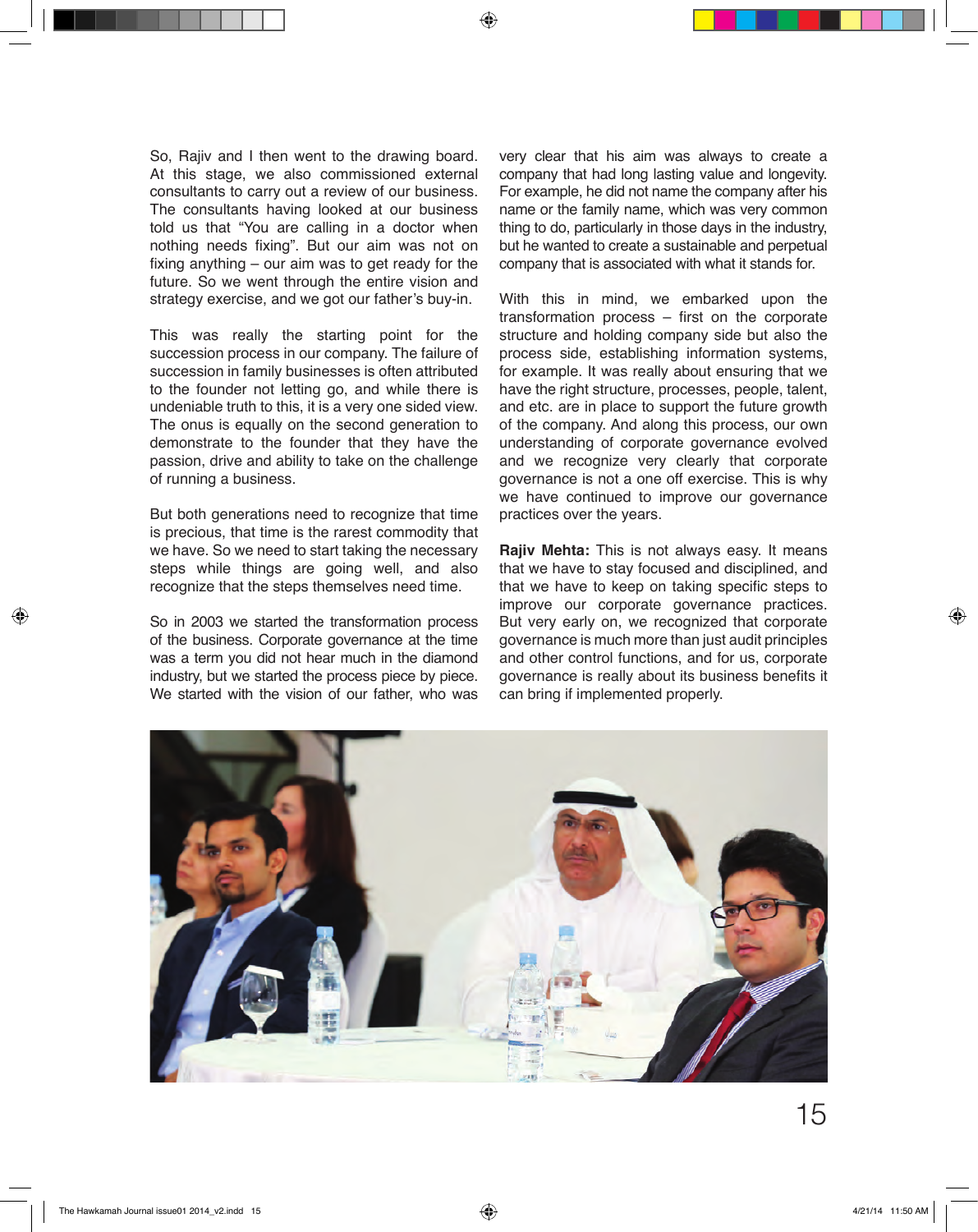*You are brothers but also the co-CEOS of the company – how do you manage that relationship?*

**Rajiv Mehta:** Having co-CEOs is not usually the best structure, and early on, we recognized that this would create more complexity for the business. And then Vishal and I married two sisters… In other words, we know we have not always followed the convention.

But let me clarify. On the strategic level, we cohead the business, but when it comes to the operational level, we are each responsible for our own areas and we go at it separately with our own teams. However, even with this separation, we know that we need much more alignment, much more communication than we would need in a single CEO situation.

But I would say that we have total trust between us. And both of us are extremely ambitious, and we drive each other. And I think this is crucial in a family business, where you need to set the benchmark yourself. Vishal gives me that benchmark, it helps me to push myself, and sometimes I push him too.

**Vishal Mehta:** And we respect each other's roles and responsibilities as well as the protocols. The key really is communication. Although we live in the age of electronic communication, and we use emails and other forms of communication extensively, but we place special emphasis on the one-to-one personal meetings. Rajiv lives in Mumbai, I live in Dubai, so we are only a couple of hours away from each other, and we take the time to meet on regular basis. We feel that it is these personal meetings that allow us to communicate the best.

**Rajiv Mehta:** The problem for many family businesses is that the procedures are very informal between family members, but this often extends to the non-family employees as well who start seeing themselves as family members, meaning that they become more casual and informal as well. So what Vishal and I try to do is to think of ourselves as employees, and we ensure that protocols and formal processes between us are maintained at all times during work hours.

**Vishal Mehta:** In other words, this is as much about improving the communication between Rajiv and I as it is about setting the tone at the top, about setting an example for the rest of the organization that clear lines of communication, formality and protocols matter.

## *How easy is it to report to your father and to your brother? Is it always clear which hat you are wearing?*

**Vishal Mehta:** You keep juggling with the different hats, sometimes you wear the hat of a CEO, sometimes you wear the hat of a brother, son and etc. It can be tricky to report to a board where both your father and brother sit. I think there is a delicate balance, and one has to be mindful of the situation. You obviously need clear roles and responsibilities as well as clear protocols which I mentioned earlier.

But this is an area where non-family board directors can play a very significant role. They do not only bring in their skill sets but also ensure that there is formality and that proper governance mechanisms are in place. Currently we have a Board of five, which includes three family members and two independent non-executives. And I think this balance works well for us. This is a Board that provides advice and guidance while also fulfilling the oversight and monitoring role. In my view, having external directors on the Boards, helps Rajiv and I to put on the management hat and think of ourselves as the management reporting to the board.

We know that in a family business difficult *issues arise at some point. What has been*  the most difficult issue for you?

**Rajiv Mehta:** Looking back, the most difficult situation for us was 2009, and it had nothing to do with the financial crisis, and all to do with the family business. This was the year when we had a separation within the family business.

When our father started the company in 1966, a few years later he hired his two younger brothers into the business. And as the business evolved, their sons became involved in the business as well. And gradually, the different branches of the